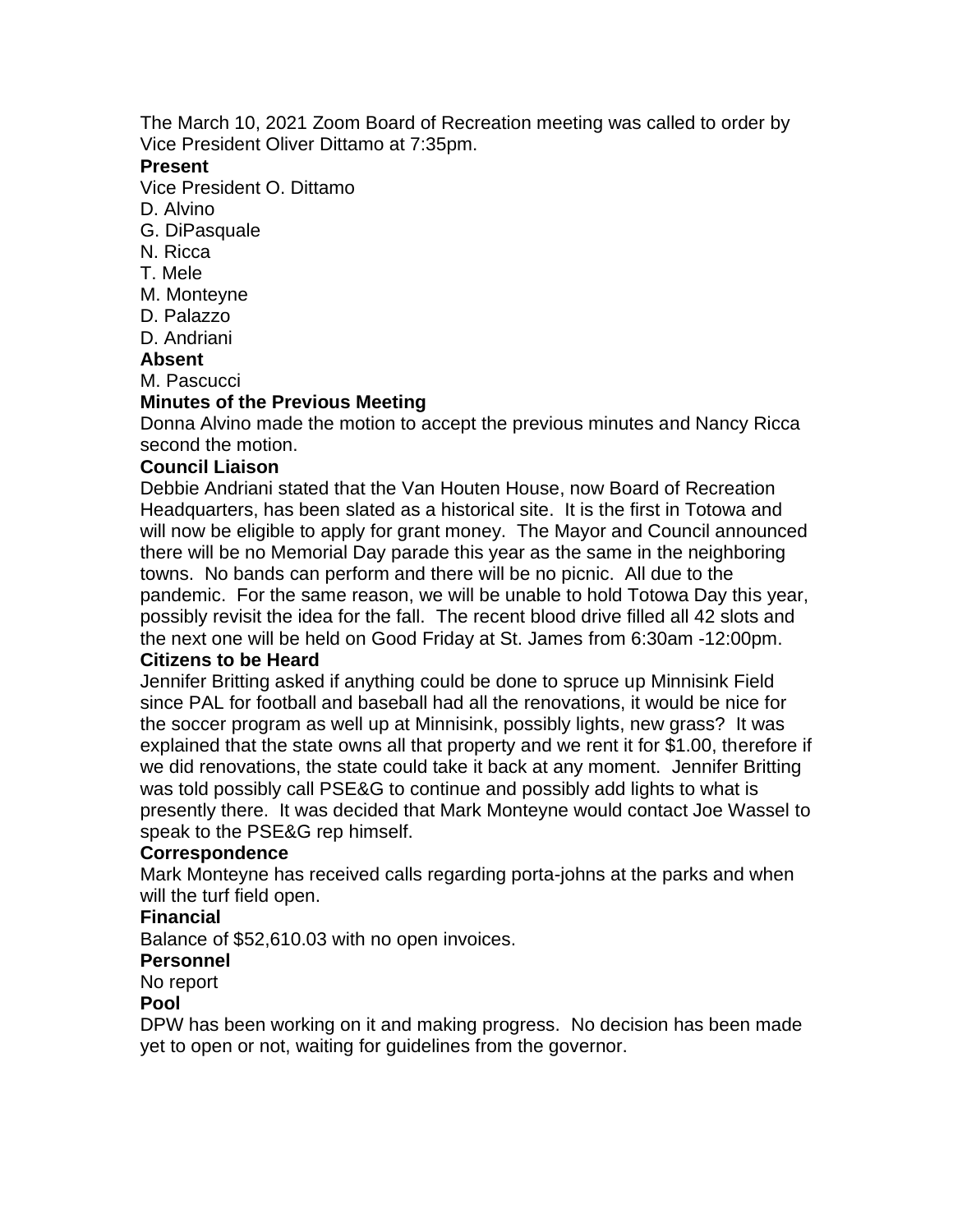# **Field and Grounds**

The PAL turf field is still closed. There are still some items to complete and get approval from the engineer to open and use.

# **Permits**

Mickey Pascucci reported to Debbie Barone in his absence that he has received requests for permits from: PV Jr. Hornets baseball; PAL baseball; PAL softball; PAL soccer; VITAL Men's softball; and Women's softball.

# **Old Business**

Bunny Breakfast-so far only 4 have signed up. Flyers for the breakfast will be put in the 400 dinners for St. Patrick's Day that will be given out at the library on March 15th. The breakfast will be held on March 27<sup>th</sup> for 9am-11am- Grab and Go! Cut off to sign up is March 19<sup>th</sup>. Michael McGovern-8<sup>th</sup> grader will be the bunny this year.

Monday-March 15<sup>th</sup> is the St. Patrick's Day dinners-grab and go. Mark asked for volunteers to help hand out the dinners between 4pm and 6pm.

The blood drive was held at the PAL building-full registrations, the PAL was thanked for hosting again. The PBA along with Senator Corrado and the Mayor and Council donated.

# **New Business**

Camp-Nancy Ricca asked Mark Monteyne if he was doing any preliminary planning for camp as far as bringing in programs? Mark responded that he has been looking into shows to come in and he has been planning different sports to be played outside on the turf field. Oliver Dittamo questioned will we be increasing the fees this year if we hold camp? Debbie Andriani stated it has not been discussed yet at the Mayor and Council meetings.

Geese Police-we have a contract until the end of March. Mark Monteyne wants to recommend to the Mayor and Council to cancel the contract and he will himself chase the geese off the fields. This would save the town the \$5000 fee. Car Show-will be held on April 25<sup>th</sup> with a rain date of May 2<sup>nd</sup>. It will be held in the Wells Fargo parking lot from 9am – 2pm. This year there will be porta-johns, more food, and bigger trophies. Tom Mele asked do we want the Doo Wop radio station there instead of a DJ and possibly have Uncle Floyd come to be on the air? Mark Monteyne has reached out to the radio station and is waiting to hear back. The DJ is available.

Food Trucks-Mark Monteyne and Mickey Pascucci visited the Pequannock Food Truck Fest that is held from 2pm-6pm during a weekday. Mark asked do we want to have one as well as a community event either at the municipal parking lot or the PAL one day per week possibly from 4pm-8pm? He will talk to Julie Alessandrelli and ask will the food shack be open during games and would PAL like the food truck to be there also?

Farmer's Market-meetings have been going on-will be held on Fridays from 9am-1pm in the library parking lot.

Summer Concerts-all set from June 23<sup>rd</sup> to August 25<sup>th</sup>-contracts have been coming in.

Family Fishing Contest-being held at Zaccaria Park-Woodland Park on June 5<sup>th</sup>. All three towns could participate, hot dogs, trophies, no charge to do the fishing